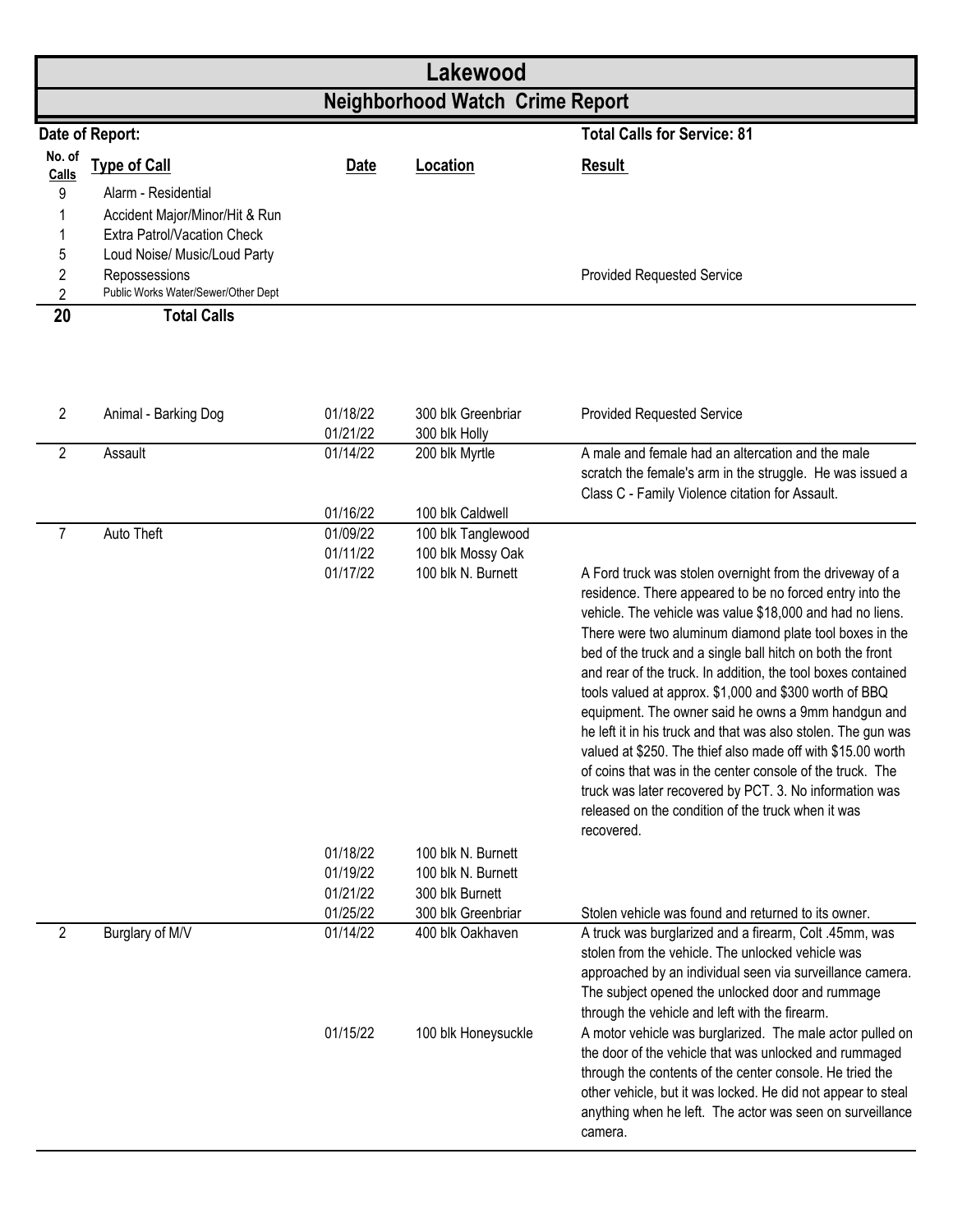|                 |                                                                                                                                                                                                                                                  |                      | Lakewood                           |                                                                                                                                                                                         |  |  |  |  |  |
|-----------------|--------------------------------------------------------------------------------------------------------------------------------------------------------------------------------------------------------------------------------------------------|----------------------|------------------------------------|-----------------------------------------------------------------------------------------------------------------------------------------------------------------------------------------|--|--|--|--|--|
|                 | <b>Neighborhood Watch Crime Report</b>                                                                                                                                                                                                           |                      |                                    |                                                                                                                                                                                         |  |  |  |  |  |
| Date of Report: |                                                                                                                                                                                                                                                  |                      |                                    | <b>Total Calls for Service: 81</b>                                                                                                                                                      |  |  |  |  |  |
| No. of<br>Calls | <b>Type of Call</b>                                                                                                                                                                                                                              | <b>Date</b>          | Location                           | <b>Result</b>                                                                                                                                                                           |  |  |  |  |  |
| 1               | Cancel/Abort                                                                                                                                                                                                                                     | 01/22/22             | 300 blk Greenbriar                 | Referred to Other Agency                                                                                                                                                                |  |  |  |  |  |
| 1               | Court Order - Serve                                                                                                                                                                                                                              | 01/27/22             | 200 blk Lakewood                   |                                                                                                                                                                                         |  |  |  |  |  |
| 1               | Custody Issue                                                                                                                                                                                                                                    | 01/27/22             | 400 blk Willow                     |                                                                                                                                                                                         |  |  |  |  |  |
| 1               | Disturbance - Verbal                                                                                                                                                                                                                             | 01/22/22             | 300 blk Greenbriar                 |                                                                                                                                                                                         |  |  |  |  |  |
| $\overline{c}$  | Fireworks                                                                                                                                                                                                                                        | 01/01/22<br>01/02/22 | Mayhaw @ Burnett<br>200 blk Mayhaw |                                                                                                                                                                                         |  |  |  |  |  |
| 1               | General Information                                                                                                                                                                                                                              |                      |                                    |                                                                                                                                                                                         |  |  |  |  |  |
| $\overline{2}$  | Hazardous Vehicle                                                                                                                                                                                                                                | 01/10/22             | Lazy Ln 2 Robin                    |                                                                                                                                                                                         |  |  |  |  |  |
|                 |                                                                                                                                                                                                                                                  | 01/13/22             | Decker @ Bayway                    |                                                                                                                                                                                         |  |  |  |  |  |
|                 | Home Invasion - Weapon<br>Hold-Up Residential                                                                                                                                                                                                    |                      |                                    |                                                                                                                                                                                         |  |  |  |  |  |
|                 | Intoxicated person                                                                                                                                                                                                                               |                      |                                    |                                                                                                                                                                                         |  |  |  |  |  |
|                 | Juvenile Problem                                                                                                                                                                                                                                 |                      |                                    |                                                                                                                                                                                         |  |  |  |  |  |
|                 | Littering                                                                                                                                                                                                                                        |                      |                                    |                                                                                                                                                                                         |  |  |  |  |  |
|                 | Lost/Found Property                                                                                                                                                                                                                              |                      |                                    |                                                                                                                                                                                         |  |  |  |  |  |
|                 | Message Delivery - Urgent                                                                                                                                                                                                                        |                      |                                    |                                                                                                                                                                                         |  |  |  |  |  |
|                 | Missing Person (adult)                                                                                                                                                                                                                           |                      |                                    |                                                                                                                                                                                         |  |  |  |  |  |
|                 | Missing Person (child)<br>Neighbor Problem<br>Non-Urgent Check/Request<br>Nuisance<br>Open Door/Window<br><b>Parking Complaints</b><br>Person with Weapon<br>Property Found<br>Pursuit<br><b>Reckless Activity</b><br>Recovery of Stolen Vehicle |                      |                                    |                                                                                                                                                                                         |  |  |  |  |  |
| 1               | Request for other DE<br>Robbery - Business                                                                                                                                                                                                       | 01/01/22             | 7900 blk Bayway                    | Two young adult males, one disguised with mask and the<br>other with a hoodie, entered a business and robbed the<br>clerk at gun point. They escaped with the cash register of<br>cash. |  |  |  |  |  |
|                 | Solicitor                                                                                                                                                                                                                                        | 01/25/22             | Decker @ Bayway                    |                                                                                                                                                                                         |  |  |  |  |  |
| 1               | Speeding/Reckless Vehicle                                                                                                                                                                                                                        | 01/30/22             | 100 blk Robin Rd.                  |                                                                                                                                                                                         |  |  |  |  |  |
| $\overline{2}$  | <b>Suspicious Circumstances</b>                                                                                                                                                                                                                  | 01/16/22             | 60 blk Winkler                     |                                                                                                                                                                                         |  |  |  |  |  |
|                 |                                                                                                                                                                                                                                                  | 01/19/22             | Robin @ Honeysuckle                |                                                                                                                                                                                         |  |  |  |  |  |